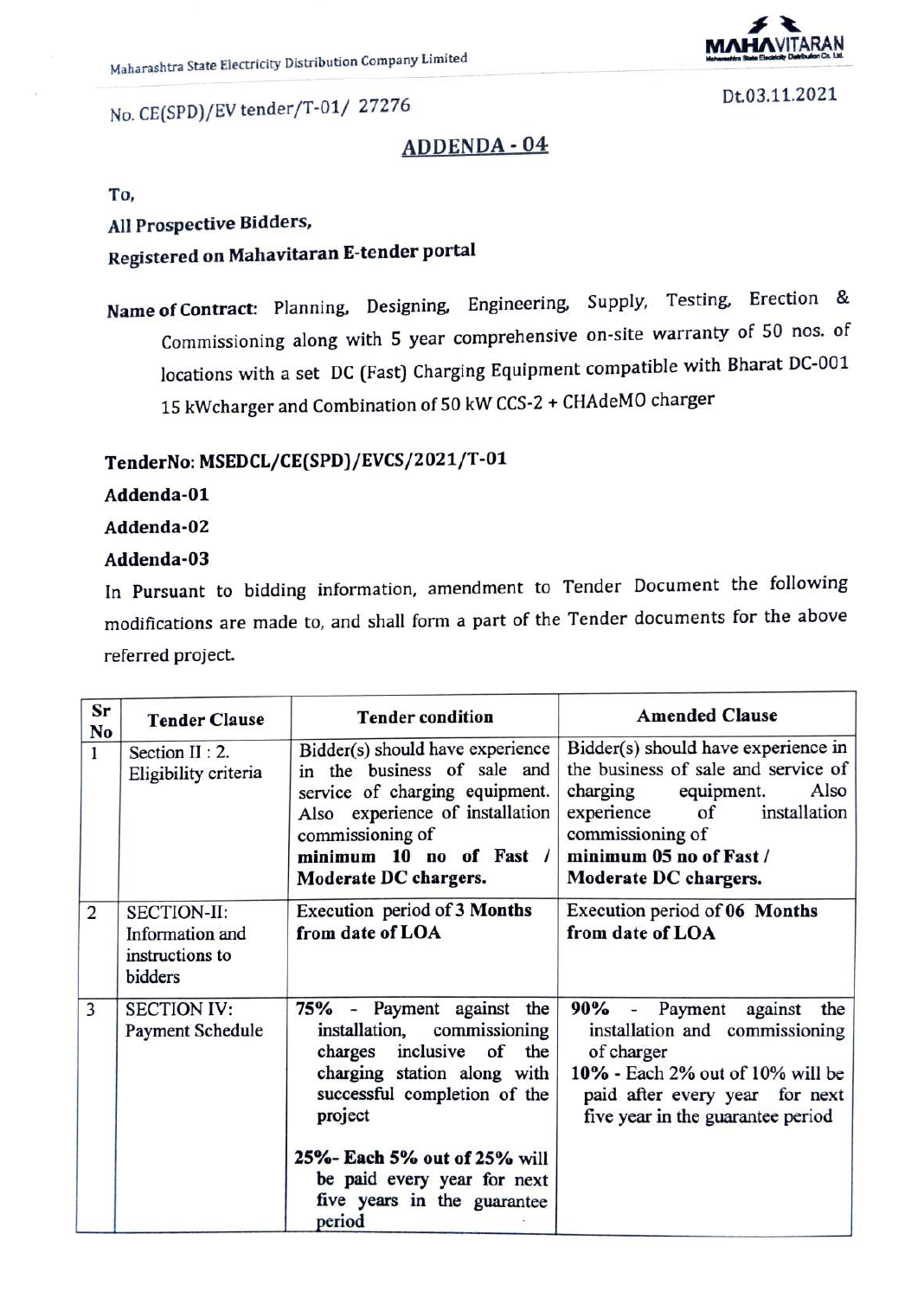

| Sr<br>N <sub>0</sub> | <b>Tender Clause</b>                                                                                                       | <b>Tender condition</b>                                                                                                                                                                                                                                                                                                                                                                                                                                                                                                                                                                                                  | <b>Amended Clause</b>                                                                                                                                                                                                                                                                                                                                                                                                                                                                                                                                                                                                                                                                                                                                                                                                                                                                                                                                                                                                                                                                                                                                |
|----------------------|----------------------------------------------------------------------------------------------------------------------------|--------------------------------------------------------------------------------------------------------------------------------------------------------------------------------------------------------------------------------------------------------------------------------------------------------------------------------------------------------------------------------------------------------------------------------------------------------------------------------------------------------------------------------------------------------------------------------------------------------------------------|------------------------------------------------------------------------------------------------------------------------------------------------------------------------------------------------------------------------------------------------------------------------------------------------------------------------------------------------------------------------------------------------------------------------------------------------------------------------------------------------------------------------------------------------------------------------------------------------------------------------------------------------------------------------------------------------------------------------------------------------------------------------------------------------------------------------------------------------------------------------------------------------------------------------------------------------------------------------------------------------------------------------------------------------------------------------------------------------------------------------------------------------------|
| $\overline{4}$       | Section VI: Penalty<br>for delay<br>2. Penalty for non-<br>attending<br>complaint/s during<br>the CMC period of<br>5 years | Contractor shall take necessary<br>care to maintain EV charging<br>System<br>operational,<br>however<br>after reporting of the fault/non-<br>operational status is not attended<br>within 48 hours and the system<br>is not made operational within 48<br>hours, the penalty of Rs.500/-<br>per day per unit/set for first 3<br>days and thereafter Rs 1000/-<br>per day per EV Charging station<br>shall be levied till the system is<br>put back in to satisfactory<br>working condition. The penalty<br>Amount will be deducted from                                                                                  | Contractor shall take necessary care<br>to maintain EV charging System<br>operational, however after reporting<br>of the fault/non- operational status<br>is not attended within 72 hours and<br>the system is not made operational<br>within ten days from receiving of<br>complaint, the penalty of Rs.100/-<br>per day per unit/set for next 10<br>days<br>(after<br>10<br>days)<br>and<br>thereafter Rs 200/- per day per<br>EV Charging station shall be levied<br>till the system is put back in to<br>satisfactory working condition. The<br>penalty Amount will be deducted                                                                                                                                                                                                                                                                                                                                                                                                                                                                                                                                                                  |
| 5                    | Section IX:<br>Schedule of prices<br>sr no 3 and 4                                                                         | Payable amount<br>1. Supply and laying 4 C X 16<br>sqmm LT XLPE Aluminium<br>armoured<br>cable (as<br>per<br>MSEDCL specification) from<br>substation to Bharat DC 001<br>charger<br>along<br>with<br>excavation, backfilling tiles<br>etc as per standard method of<br>installation,<br>2. Supply and laying of 3.5CX<br>70<br>sqmm<br>LT<br><b>XLPE</b><br>Aluminium armoured<br>cable<br>(as<br><b>MSEDCL</b><br>per<br>specification)<br>from<br>substation to Combination of<br>CCS-2 &CHAdeMO charger<br>along<br>with<br>excavation,<br>backfilling tiles etc as per<br>standard<br>method<br>of<br>installation, | from Payable amount.<br>1. Supply and laying 4 C X 16<br>sqmm LT XLPE Aluminium<br>armoured cable (as per<br>MSEDCL specification) from<br>metering cabinet to MCB along<br>with excavation, backfilling tiles<br>etc as per standard method of<br>installation, length15 meter. For<br>Bharat DC 001 Charger<br>2. Supply and laying 4 C X 10<br>sqmm LT XLPE copper<br>armoured cable (as per<br>MSEDCL specification) MCB to<br>Bharat DC 001 charger along<br>with excavation, backfilling tiles<br>etc as per standard method of<br>installation, length 10 meter.<br>3. Supply and laying of 3.5CX 70<br>sqmm LT XLPE Aluminium<br>armoured cable (as per<br>MSEDCL specification) from<br>metering cabinet to MCB along<br>with excavation, backfilling tiles<br>etc as per standard method of<br>installation, length 15meter. For<br>CCS-2 + CHAdeMO Charger<br>4. Supply and laying of 3.5CX 50<br>sqmm LT XLPE Copper<br>armoured cable (as per<br>MSEDCL specification) MCB to<br>Combination of CCS-2 &<br>CHAdeMO charger along with<br>excavation, backfilling tiles etc<br>as per standard method of<br>installation, length 10meter |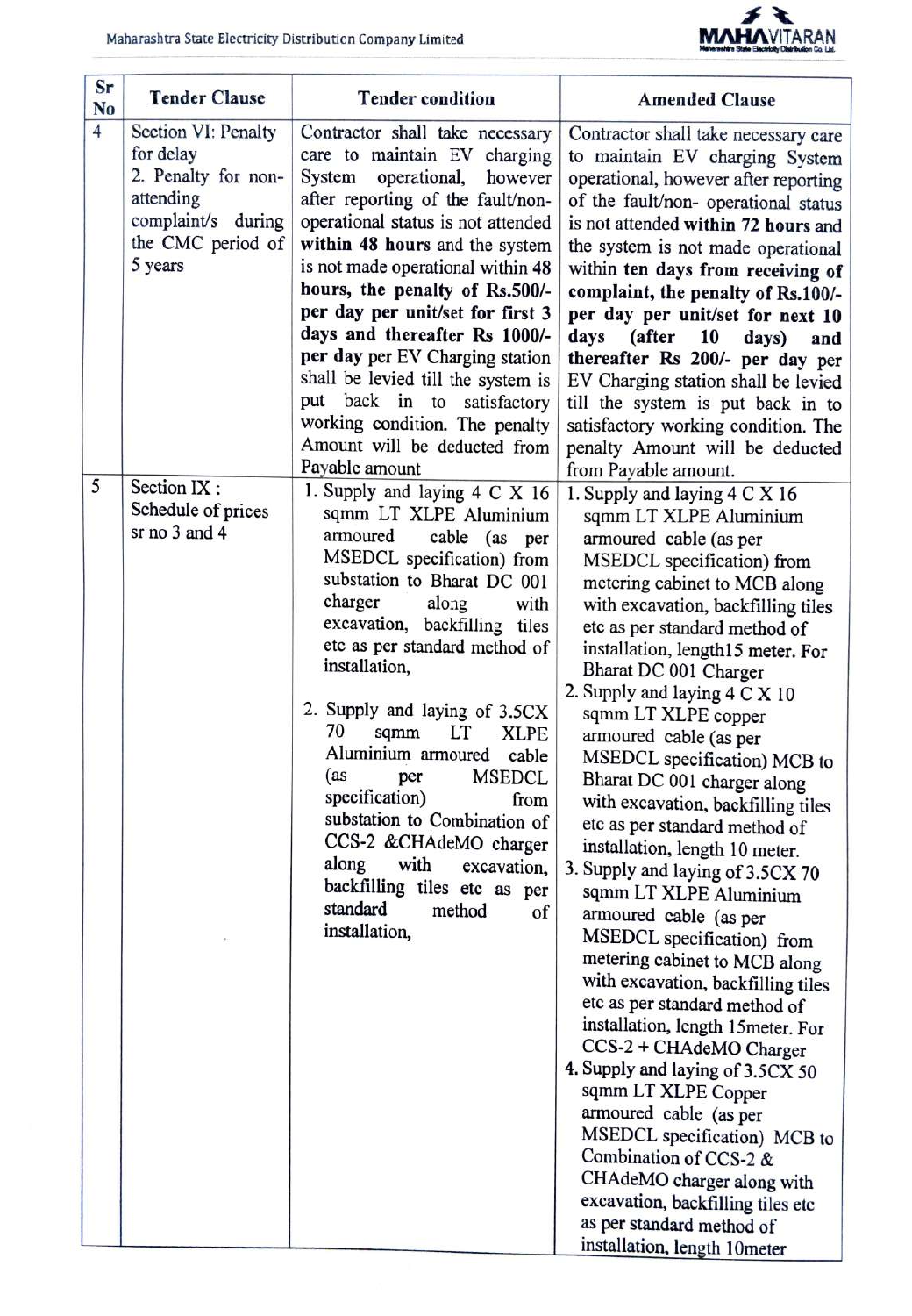

| Sr                  | <b>Tender Clause</b>                                                                                                                                                                                                                   | <b>Tender condition</b>                                                                                                                                                                                                                                                                                                                                                                | <b>Amended Clause</b>                                                                                                                                                                                                                                                                                                                                                                                          |
|---------------------|----------------------------------------------------------------------------------------------------------------------------------------------------------------------------------------------------------------------------------------|----------------------------------------------------------------------------------------------------------------------------------------------------------------------------------------------------------------------------------------------------------------------------------------------------------------------------------------------------------------------------------------|----------------------------------------------------------------------------------------------------------------------------------------------------------------------------------------------------------------------------------------------------------------------------------------------------------------------------------------------------------------------------------------------------------------|
| N <sub>0</sub><br>6 | Section II : 2.<br>Eligibility criteria sr<br>no 10                                                                                                                                                                                    | Bidder(s) should have quality<br>certifications for services<br>function Bidders should provide<br>(ISO)<br>Quality<br>relevant<br>Certification                                                                                                                                                                                                                                       | Deleted                                                                                                                                                                                                                                                                                                                                                                                                        |
| 7                   | III<br><b>SECTION</b><br><b>GENERAL</b><br>OF<br><b>CONDITIONS</b><br>CONTRACT<br>(GCC)<br>and<br>Tests<br>1.1.4.<br>Completion                                                                                                        | means<br>"Commissioning"<br>operation of the Facilities or any<br>part thereof by the Contractor<br>following Completion, which<br>operation is to be carried out by<br>the Contractor, for the purpose of<br>carrying out Guarantee Test(s).<br>The term "Commissioning" is<br>the<br>with<br>term<br>synonymous<br>"Permanent Energization",<br>as<br>commonly used in the Industry. | "Commissioning" means operation<br>of the Facilities or any part thereof<br>following<br>Contractor<br>the<br>by<br>Completion, which operation is to<br>be carried out by the Contractor, for<br>of carrying<br>out<br>purpose<br>the<br>The<br>term<br>$Test(s)$ .<br>Guarantee<br>"Commissioning" is synonymous<br>"Permanent<br>term<br>the<br>with<br>Energization", as commonly used<br>in the Industry. |
|                     |                                                                                                                                                                                                                                        |                                                                                                                                                                                                                                                                                                                                                                                        | The agency has to carry out<br>successful operation of charging of<br>Electric vehicle with installation of<br>SIM card, Network communication<br>to mobile app (MSEDCL Server) in<br>presence of local MSEDCL officer.<br>The test charge of vehicle has to be<br>carried out by agency. All facilities<br>required for same has to be arrange<br>by agency                                                   |
| 8                   | <b>SECTION-VII</b><br>L<br>Annexure<br><b>TECHNICAL</b><br>SPECIFICATIONS,<br><b>PERFORMANCE</b><br><b>AND</b><br><b>TESTING</b><br><b>OTHER</b><br>OPERATION AND<br><b>MAINTENANCE</b><br><b>GUIDELINES</b><br>Annexure I             | Bharat EV DC Charger (BEVC-<br>DC001)15kW Specification:<br>DC Output voltage: 48V /60V/<br>72 V nominal battery voltages                                                                                                                                                                                                                                                              | Bharat EV DC Charger (BEVC-<br>DC001)15kW Specification:<br>V<br>DC Output voltage: 40-120<br>nominal battery voltages                                                                                                                                                                                                                                                                                         |
| 9                   | <b>SECTION-VII</b><br><b>TECHNICAL</b><br>SPECIFICATIONS,<br>PERFORMANCE<br><b>TESTING</b><br><b>AND</b><br><b>OTHER</b><br><b>OPERATION AND</b><br><b>MAINTENANCE</b><br><b>GUIDELINES:</b><br><b>EV</b> charging Station<br>location | EV charging Station location                                                                                                                                                                                                                                                                                                                                                           | Change of locations of EV charging<br>station if any shall be made with<br>mutual consent of bidder &<br>MSEDCL.                                                                                                                                                                                                                                                                                               |